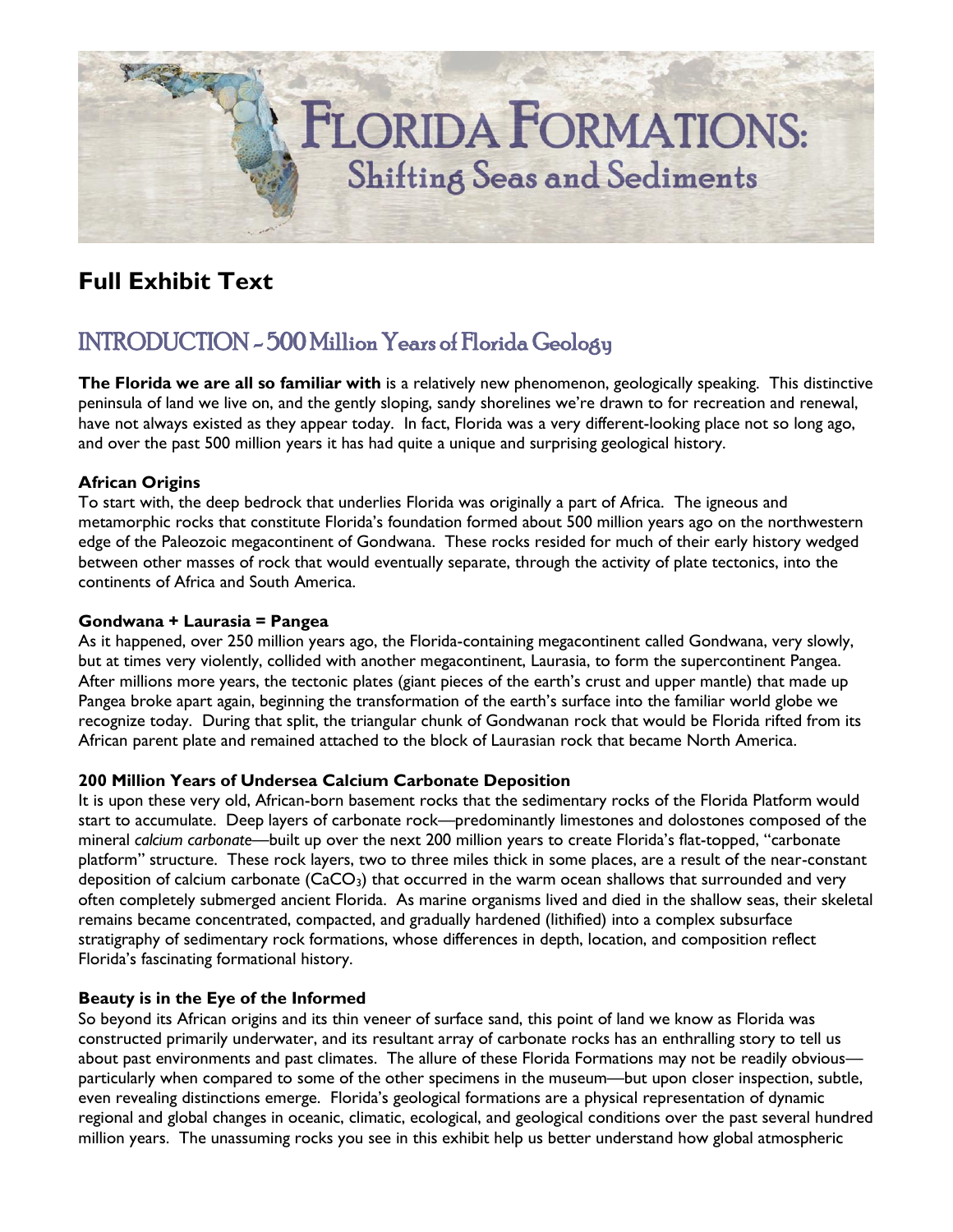shifts, massive sea level fluctuations, and ongoing geological processes, have yielded our current landscapes and impacted life on earth and in Florida.

#### **A Story, and Shoreline, Still in the Making**

The information in these pieces of pale stone, supported and expounded by a wealth of science from around the world, convinces us that Florida was rarely the same for long, and is undoubtedly still continuing to change. Indeed, many scientists believe that we are entering a new period of much more rapid change (sometimes called the Anthropocene because of the increasing influence of humans) with accelerated sea level rise due to humaninduced global warming. Though the present configuration and associated environments of this finger of land we know so well seem very permanent and stable, these most recent conditions constitute only about 0.001% of Florida's geological history. Let's now, with the help of some of Florida's formations, take a look at the rest of its still-unfolding story.

### FLORIDA SUBMERGED

The Cretaceous, Paleocene, and Eocene (145 to 34 million years ago)

#### GLOBAL CONDITIONS

 Earth is in a global "greenhouse" state, with warm climates and extremely high sea level because of an absence of continental glaciers.

#### FLORIDA PLATFORM CONDITIONS

• The Florida Platform is all or mostly submerged under a shallow sea. By the Late Cretaceous, a seafloor channel develops (the Suwannee Channel), isolating most of Florida from the siliciclastic sediments (quartz sand and silt, and clay) discharged by mainland North American rivers, and allowing for the formation and buildup of carbonates.

**FLORIDA BIOTA** 

 Florida exists as an underwater home to a diversity of marine flora and fauna.



(Adapted from *Roadside Geology of Florida*; Bryan, Scott, & Means; 2008; Kosche)

FLORIDA GEOLOGY

 Reefs and shoals form around the margins of the submerged Florida Platform, restricting water circulation and creating an evaporative lagoon. Sands, clays, shales, and conglomerates are deposited at the outflows of the mainland rivers, and evaporites and carbonate rocks—limestones and dolostones—form in the warm shallow seas. *(MAJOR FLORIDA GEOLOGICAL FORMATIONS: Avon Park Formation, Ocala Limestone)*

#### **Florida Sinks Into the Sea**

After the supercontinent Pangea broke up about 230 million years ago, and the larger continental plates began migrating apart, Florida started to become slightly more recognizable. When Pangea rifted apart, Florida's basement rocks split from their surrounding African source strata and remained sutured instead to the trailing edge of the North American Plate. With the cooling of the crustal rock after the rift, the continental plate margin gradually subsided into the sea, taking the foundational bedrock of Florida with it. Florida would enter the carbonate-building phase of its geological story as a submerged peninsular projection off the southeastern end of the slowly drifting North American continent.

During the time spanning from the Cretaceous Period through the Eocene Epoch, the earth saw some of its hottest temperatures and highest sea levels. The world was in what scientists call a "greenhouse" state, with an absence of continental glaciers, higher carbon dioxide levels, and warmer oceanic and atmospheric temperatures.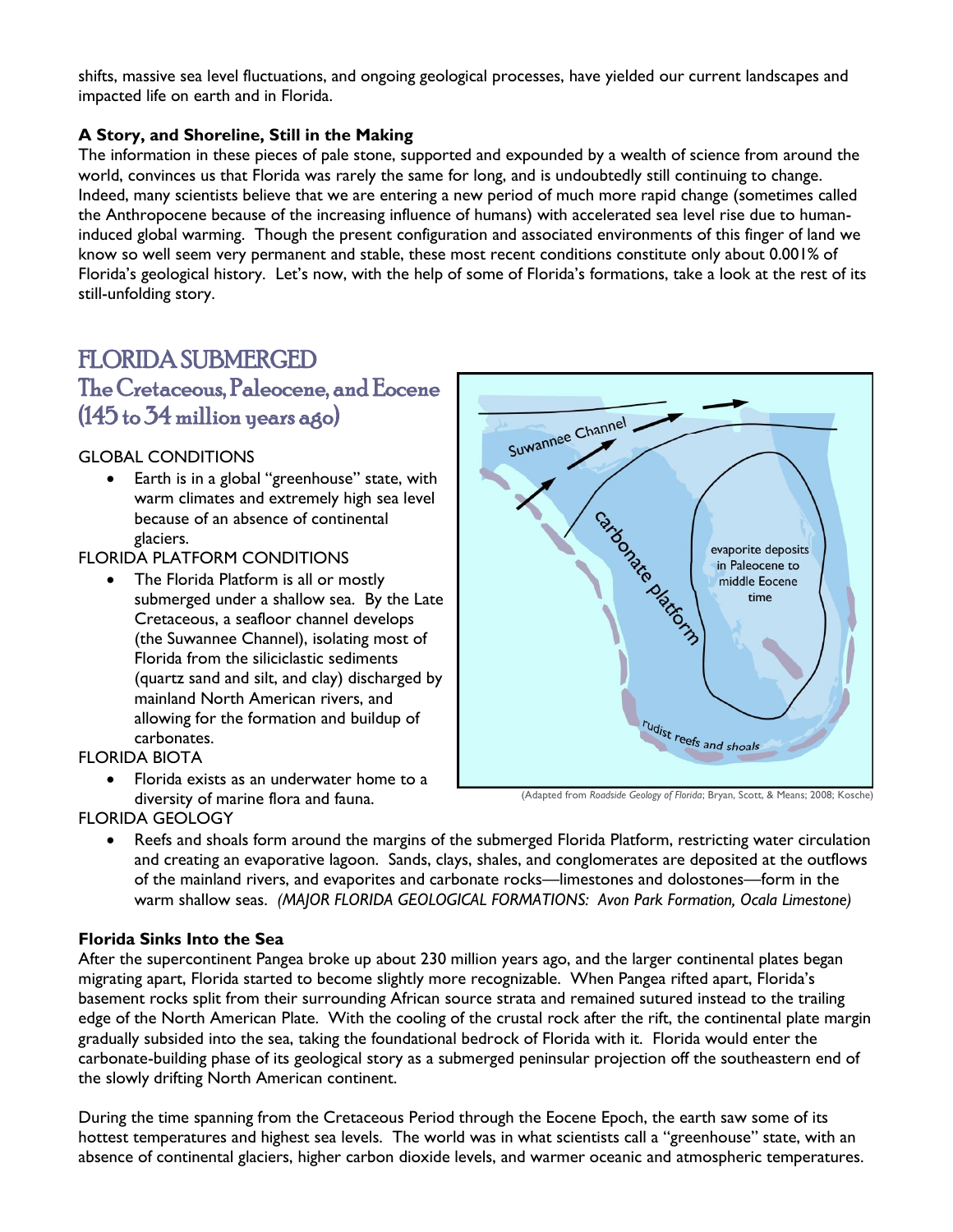Because of the high sea levels, coupled with the post-rift subsidence, Florida during this time period existed primarily underwater.

#### **Building Up the Underwater Platform**

Being awash in warm shallow saltwater made ancient Florida a prime candidate for carbonate rock formation, but to be a good "carbonate factory" it also needed clear, sunlit waters protected from influxes of clastic sediments. Eroded sand and rock material (called *siliciclastics* because they are rich in the mineral quartz, SiO2) were constantly being deposited by mainland North American rivers into the waters above Florida, and this deposition might have prevented Florida's carbonate platform from forming had it not been for the protective effects of the Suwannee Channel.

The Suwannee Channel was the first major manifestation of the Georgia Channel System, a fluctuating prehistoric waterway between Georgia and Florida. Opening in the Late Cretaceous over the depressed suture zone where Florida became welded to North America during the formation of Pangea, the Channel was a current-swept seafloor depression cutting across the top of Florida. It provided a protective current barrier that blocked siliciclastic sediments eroding from the southern Appalachian Mountains from reaching Florida's developing carbonate platform. While sands, clays, shales, and conglomerates built up where these mainland rivers discharged into the sea (primarily in what is now north Florida and the panhandle), the rest of the submerged Florida peninsula, isolated as it was by the Suwannee Channel, was able to accumulate thick layers of carbonate rocks such as limestones and dolostones (dolostone, or dolomite, is similar to limestone, but contains the element magnesium).

#### **Biology Becomes Geology**

During the Cretaceous, unusual and abundant oyster-like bivalves called *rudists* were responsible for the construction of extensive carbonate reefs and shoals along the continental shelf edges and on the shallower inner shelf of the Florida Platform. These reefs and shoals continued to build, and where they surrounded the submerged peninsula, they served to restrict water circulation across the Platform, creating a central evaporative lagoon which allowed for the formation of salts and other evaporite minerals (like anhydrite and gypsum) from Paleocene to middle Eocene times.

Carbonates continued to accumulate across the Florida Platform, and two major rock units—or *formations*—that were deposited during this time are the Avon Park Formation and the Ocala Limestone. The middle Eocene Avon Park Formation limestones and dolostones are the oldest rocks that can be found exposed at Florida's surface, and they sometimes contain well-preserved seagrass fossils indicative of their shallow water formation. The upper Eocene Ocala Limestone was deposited during the late Eocene, and is a widespread Florida formation that is rich in invertebrate fossils, including the single-celled foraminifera—some of which were quite large. It also contains echinoids and mollusks, including some unique "Tethyan" species related to similar-age Mediterranean region forms. During this time, the westerly currents of the ancient Tethys Sea swept the globe between the, then-unconnected, northern and southern continents, and had the effect of spreading similar biota across places as far-flung as Europe and Egypt, the Indian and Pacific oceans, as well as Florida and the Caribbean.

Other species of the Eocene, represented in the fossil record of these formations, include sea turtles, sea snakes, primitive dugongs (manatee-like creatures), toothed archaeocete whales, fish, sharks, and rays. The earlier Paleocene and Cretaceous-age formations have their own distinctive fossil fauna. Remains of ammonites and crinoids, bryozoans, brachiopods, bivalves, and larger foraminifera have been recovered from deep wells that penetrate these much older strata. During the vast span of time from the Cretaceous through the Eocene—over a hundred million years!—Florida was a rich underwater environment of both shallow and deeper water marine habitats, which supported a diversity of animal and plant life.

#### [**Feature**: *FLORIDAN AQUIFER SYSTEM*]

The Floridan aquifer system is one of the most productive aquifer systems in the world, and is the source of most of Florida's drinking and spring water. Limestone's porosity and its susceptibility to dissolution by permeating groundwater are what enable the Floridan aquifer to hold so much water. The Eocene-age Avon Park Formation and Ocala Limestone are the main rock formations that make up our Floridan aquifer system, with earlier evaporite sequences forming much of its base.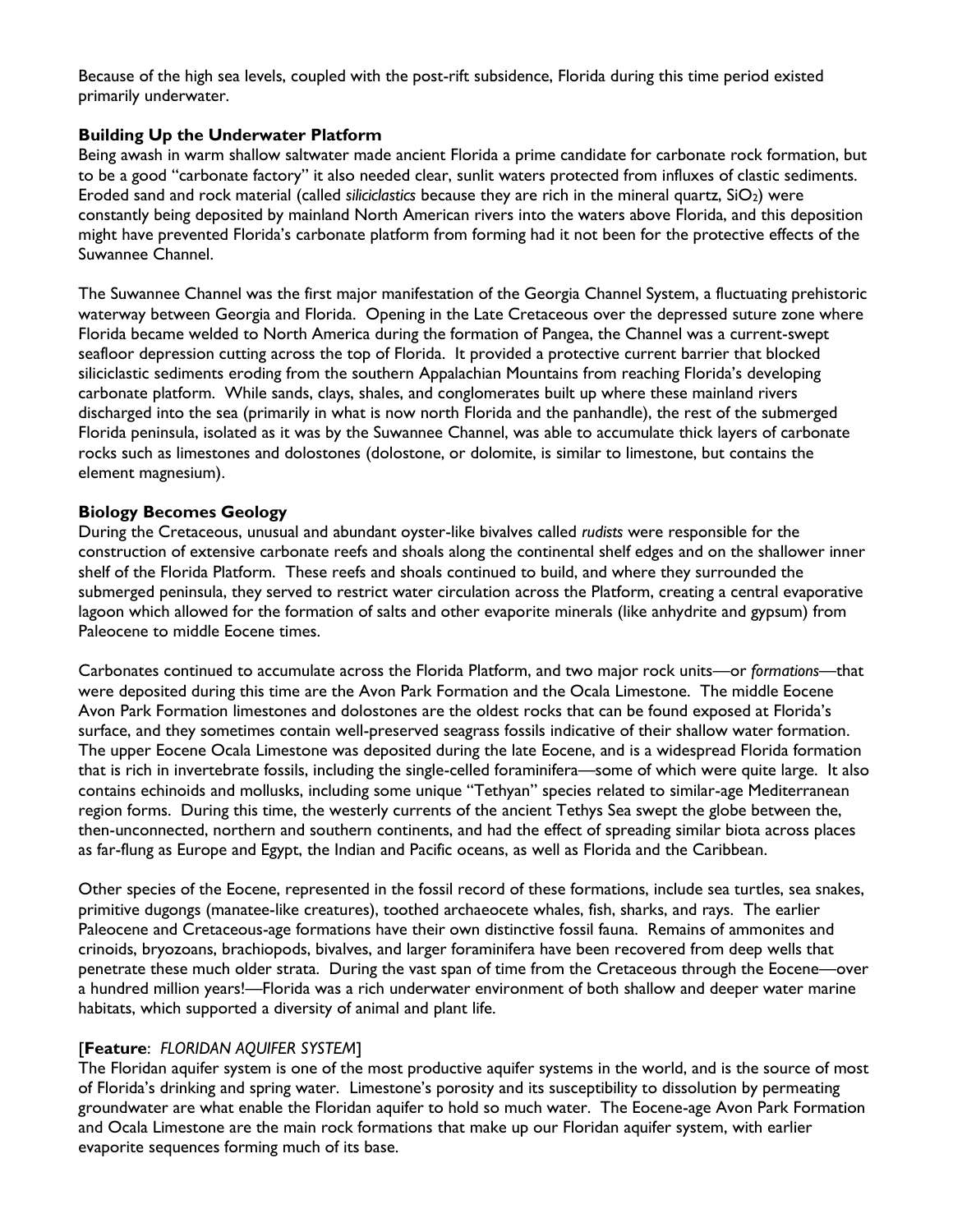## PARADISE ISLAND The Oligocene (34 to 23 million years ago)

#### GLOBAL CONDITIONS

 Earth enters a global "icehouse" state, in which climates cool and sea level generally falls (by over 300 feet in the late Oligocene) as continental glaciers grow over Antarctica.

#### FLORIDA PLATFORM CONDITIONS

• Much of the Florida Platform is exposed as a large island or islands. The intercepting currents of the Gulf Trough keep Florida largely separated from mainland North America's sediment discharge.

FLORIDA BIOTA

 By the late Oligocene, the first land animals appear in Florida's fossil record, while the surrounding shallow seas continue to diversify with life.



(Adapted from *Roadside Geology of Florida*; Bryan, Scott, & Means; 2008; Kosche)

- FLORIDA GEOLOGY
	- Erosion and karstification start to act upon the soluble carbonate rock of Florida's exposed land areas; but limestone continues to form among patch reefs and in other underwater marine environments. *(MAJOR FLORIDA GEOLOGICAL FORMATIONS: Suwannee Limestone, Marianna Limestone, Bridgeboro Limestone)*

#### **From "Greenhouse" to "Icehouse"—Land at Last!**

The start of the Oligocene Epoch was marked by a significant global cooling event, in which the warm, high carbon dioxide, high sea level "greenhouse" conditions of the prior 250 million years or so gave way to the variable "icehouse" conditions that still prevail today. When in an "icehouse" state, the earth has continental ice sheets present, and these glaciers advance (grow) and retreat (melt) in recurring intervals that scientists call "glacial" and "interglacial" periods. The cooling temperatures, growing Antarctic ice sheets, and falling sea levels of the Oligocene had profound effects on the evolving Florida Platform. It was during this time that parts of Florida emerged from the sea and became land.

Toward the end of the Eocene, the Suwannee Channel narrowed and diverted northeast to form the Gulf Trough. Though this new configuration of the Georgia Channel System did not cut all the way to the Atlantic Ocean, it still served to isolate Florida from eroded sediments being discharged by North American rivers. This protection from mainland-derived siliciclastics allowed limestone to continue to form in submerged areas of the Florida Platform throughout the Oligocene. Though the dropping sea levels probably resulted in much of the northeastern peninsula gradually becoming exposed as a large island, or islands, there was still a lot of carbonatebuilding that occurred across the various and shifting underwater portions of Florida during this period.

The primary carbonate rock formation of the Oligocene is the Suwannee Limestone, which shows evidence of having formed in much shallower water (and even coastal settings) than earlier Eocene limestones. Small coral patch reefs grew across widespread areas of the Platform during this time, and deposits like these are the source of much of Florida's agatized, or silicified coral (formed when silica from groundwater replaces fossil corals over time). A stretch of coral and algal patch reefs that northern edge of the Gulf Trough, in what is now the western panhandle,formed the Bridgeboro Limestone; and a deposit of muddy calcium carbonate developed along the that accumulated across much of the greater panhandle became the Marianna Limestone formation.

#### **Come to Our Island—Life Finds Florida**

This Marianna Limestone has yielded fossil remains of many marine vertebrates, including bony fish, dugongs, sharks, and a rare species of sea turtle. Oligocene-age carbonate layers contain larger foraminifera and other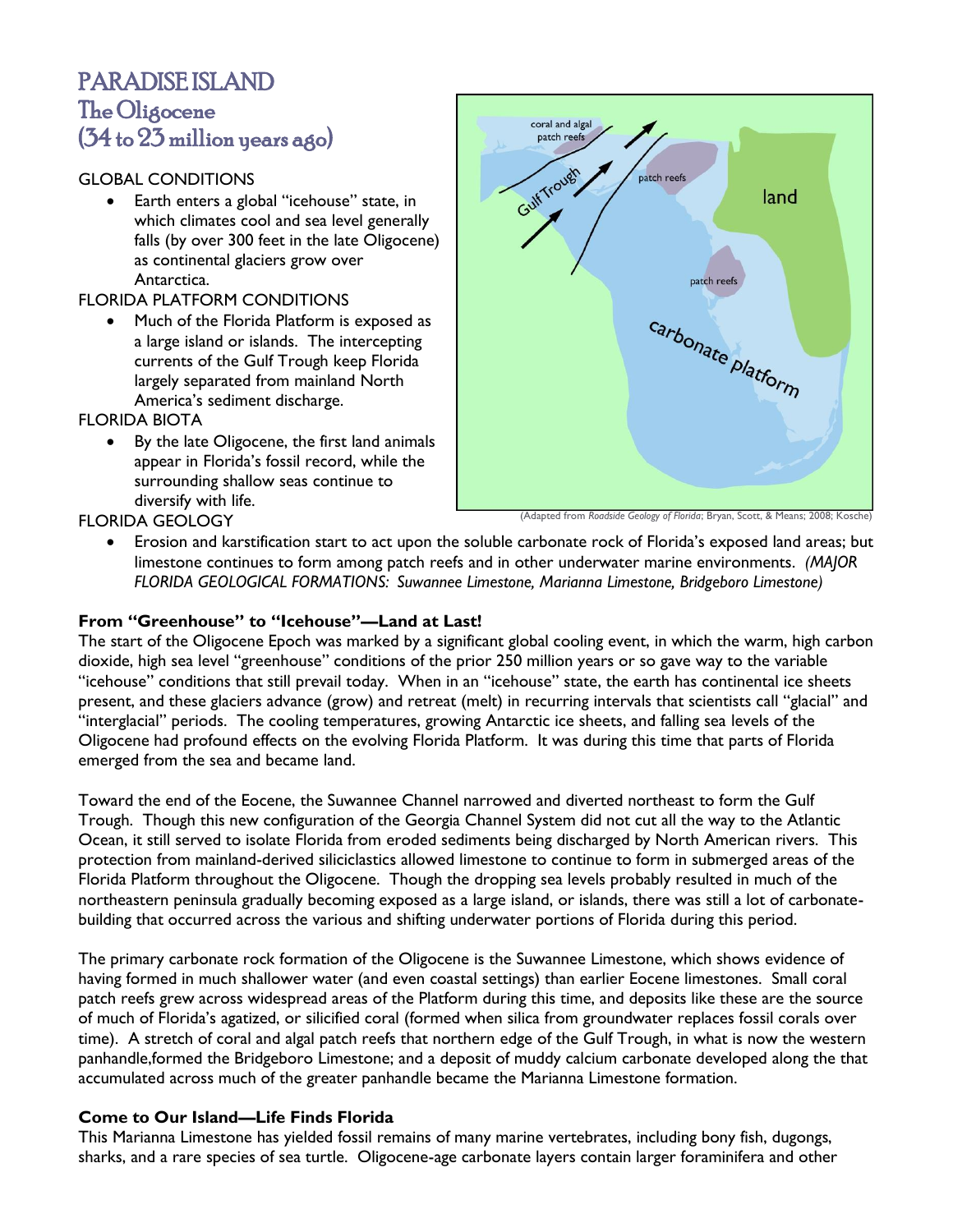marine invertebrates as well. It is notable that this epoch saw the first appearance of terrestrial vertebrate species in Florida's fossil record. Fragmentary faunal remains found in central Florida sinkhole deposits indicate that in middle and later Oligocene times land mammals somehow found their way out onto the newly emerged dry ground, perhaps for the first time. This migration is thought to be related to a major mid-Oligocene sea level fall of over 300 feet, which likely created land corridors between North America and parts of Florida. Sabertoothed cats, oreodonts, primitive horses, and other large and small land-dwelling mammalian species roamed ancient Florida by the late Oligocene, and their presence represents the onset of a new chapter in our geological story, with the introduction of terrestrial processes to the ongoing evolution of the Florida Platform.

#### **Eroding the Emergent Landmass**

As parts of Florida became land in the Oligocene, the exposed carbonate rocks of the drained platform began to weather and erode in a process called *karstification*. In this process, acidic rain and groundwater percolate into the rock and actually dissolve the porous limestones and dolostones, enlarging holes and fractures in the stone, weakening the crystal structure, and creating cavities and fissures in the surface and underlying rock layers. Karst landscapes are those formed of this eroded limestone, and here in Florida they are often characterized by sinkholes, depressions, springs, underground streams, caves, and caverns.

#### [**Feature**: *KARST TOPOGRAPHY - SPRINGS, CAVES, SINKHOLES*]

The karst topography of northern and central Florida is famous for its artesian springs, caves, and sinkholes. Water from the Floridan aquifer system flows up and out of dissolution fissures in the eroded karst limestone of the Florida Platform, discharging large volumes of crystal clear, cool water into lakes, rivers, spring runs, and even occasionally marine environments. The remarkable blue-green spring pools that surround some springhead "boils" can form when underground karst cavities collapse from above and form surface depressions, or sinkholes, that intersect with the aquifer.

## FLORIDA CONNECTED The Miocene and Pliocene (23 to 2.6 million years ago)

#### GLOBAL CONDITIONS

• Earth remains in a global "icehouse" state, with climates continuing to cool, sea level still low, though fluctuating, and continental glaciers generally advancing.

#### FLORIDA PLATFORM CONDITIONS

 The Florida Platform's exposed land area varies in size with sea level changes (entirely submerging at times in the early and middle Miocene). The Florida peninsula finally becomes fully connected to the rest of North America when siliciclastic sediments coming from the eroding Appalachian Mountains completely infill and overtop the Gulf Trough.

#### FLORIDA BIOTA

• The uplift of the Panamanian Land Bridge joins North and South America for the first



time, setting off a major biotic exchange that brings South American land animals to Florida, while at the same time isolating and altering Atlantic and Pacific marine communities.

#### FLORIDA GEOLOGY

 Limestone continues to form where Florida is submerged; but after the Gulf Trough infills, large volumes of quartz-rich sediments flow onto the Florida Platform for the first time, producing a varied mix of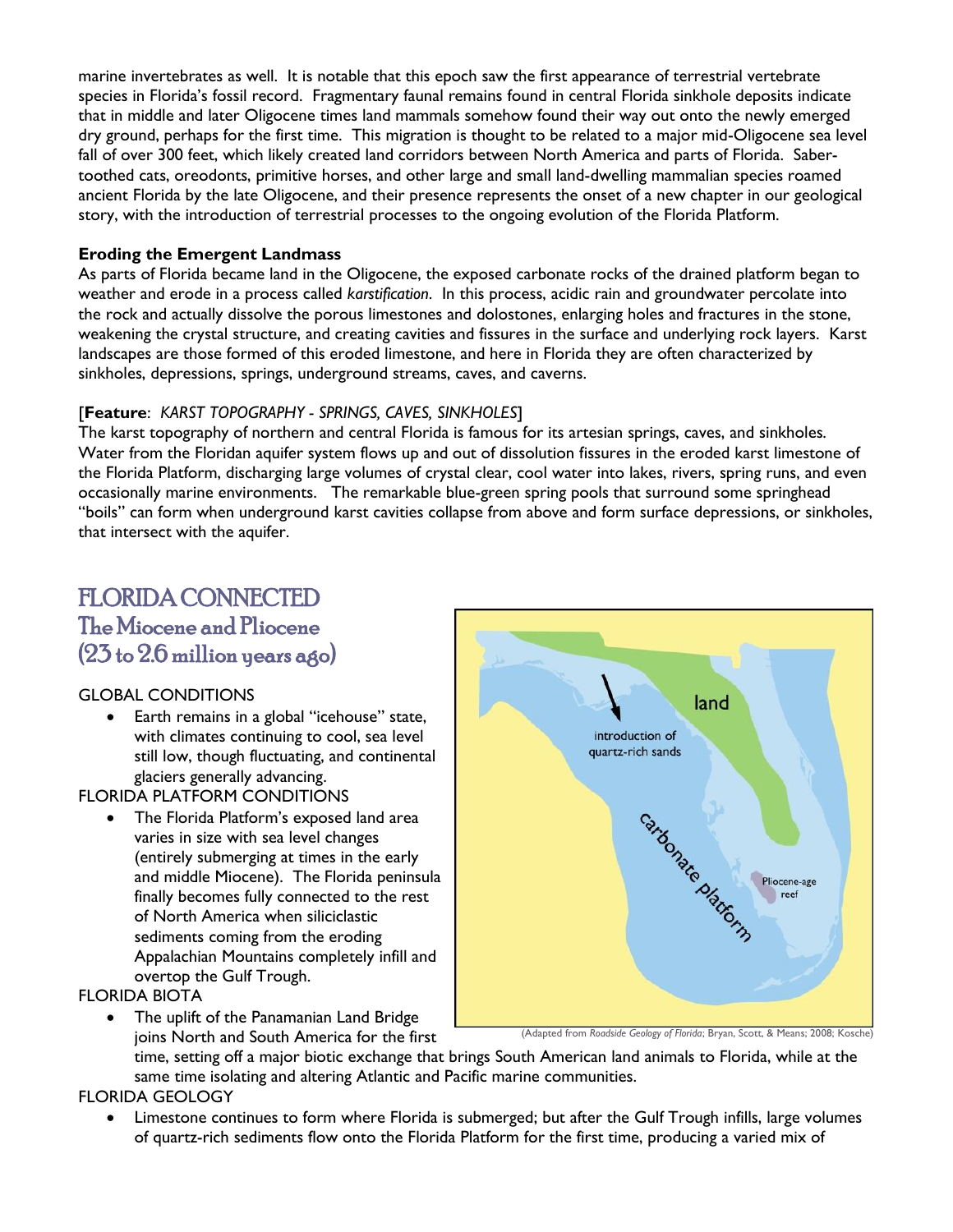siliciclastic, phosphatic, and carbonate deposits. *(MAJOR FLORIDA GEOLOGICAL FORMATIONS: Alum Bluff Group, Hawthorn Group, Miccosukee Formation, Intracoastal Formation, Tamiami Limestone)*

#### **Bridging the Gap—The Invasion of the Clastics**

In the early Miocene Epoch, tectonic uplift occurring in the southern Appalachian Mountains had a tremendous impact on the remainder of Florida's geological history. Increased erosion as a result of the uplift produced exceptionally high levels of sediment influx in areas downstream of the mountains, and these quartz-rich sediments (siliciclastics) being deposited with renewed intensity above Florida would eventually fill the Gulf Trough. The Gulf Trough was part of the evolving waterway known as the Georgia Channel System, which angled across the bottom of present-day Georgia and had been protecting the carbonate-building environment of the Florida Platform from being disrupted by too much introduced clastic sediment. When this insulating ocean cut finally infilled, fully merging Florida with the rest of North America, the result was the arrival of large volumes of quartz-rich sediments onto the Florida Platform.

With global temperatures continuing to cool, and continental glaciers generally advancing, earth remained in an "icehouse" state. Sea levels were still relatively low, but they would continue to fluctuate. There were even times in the early and middle Miocene when water completely covered the Platform. By the late Miocene, though, a significant fall in sea level left much of Florida exposed as land, and it would remain a sizable, if at times narrow, peninsula throughout the Pliocene Epoch.

#### **Enter, the Sand**

Where and when the Florida Platform was underwater, carbonates continued to form, but they tended to be mixed formations, containing quartz-rich clastic sediments such as clay, sand, silt, and gravel, introduced by rivers flowing down from the north. Formations in the Miocene-age Alum Bluff Group and Hawthorn Group are examples of these mixed deposits that formed across the state during higher sea levels, and some of these formations have yielded economically important minerals such as fuller's earth clay (or attapulgite clay, used in cat litter) and phosphorite (used in fertilizers and detergents). In the Pliocene, when only the flanks and southern peninsula of Florida were submerged, some reef formation occurred, but more notably, the extensive shell beds of South Florida's Tamiami and Caloosahatchee formations were deposited. These fossiliferous strata of mixed carbonates and siliciclastics are among the world's most species-diverse fossil shell beds.

By the end of the Pliocene, the quartz-rich siliciclastics arriving from the north became the dominant sediment type across Florida. Sandy beaches and barrier islands began amassing along Florida's fringes. Late Pliocene formations in the panhandle included the Intracoastal Formation, and delta deposits such as the Miccosukee Formation and the unconsolidated Citronelle Formation. Peninsular formations were mainly unconsolidated marine sand deposits like the Cypresshead Formation.

#### **Bridge to South America—Llamas for Terror Birds**

Changes in the occurrence of various mollusks and other marine invertebrates during Miocene and Pliocene times indicated cooling water temperatures and shifting ocean currents. The infilling of the Gulf Trough increased water circulation in the Gulf of Mexico, but perhaps an even more significant event effecting Florida's marine environments was when North and South America became connected for the first time in the Pliocene. When tectonic uplift created the Panamanian Land Bridge, this narrow strip of land connecting the continents not only isolated marine communities on both sides of the isthmus, but it also drastically altered tropical Atlantic Ocean circulation, intensifying currents in the Gulf of Mexico as well as Gulf Stream flow along Florida's east coast.

The land bridge also impacted Florida's terrestrial communities, setting off what has been called the Great American Biotic Interchange, where animals that were endemic (native) to South American migrated into North America—many making their way into Florida—and vice versa. Some South American immigrants found in Florida's fossil record are glyptodonts (giant armadillo-like creatures), giant flightless carnivorous birds known as terror birds, giant ground sloths, porcupines, armadillos, and opossums. Other Miocene and Pliocene land animals included camels and llamas (both of which are actually thought to have originated in *North* America!), pronghorn antelopes, shovel-tusked elephants and other gomphotheres, giant tortoises, tapirs, rhinoceros, hyena-like beardogs, three-toed horses, and saber-toothed cats. Whales, sharks, rays, and dugongs were common in marine environments of this time period, as well as the giant shark known as *Megalodon*.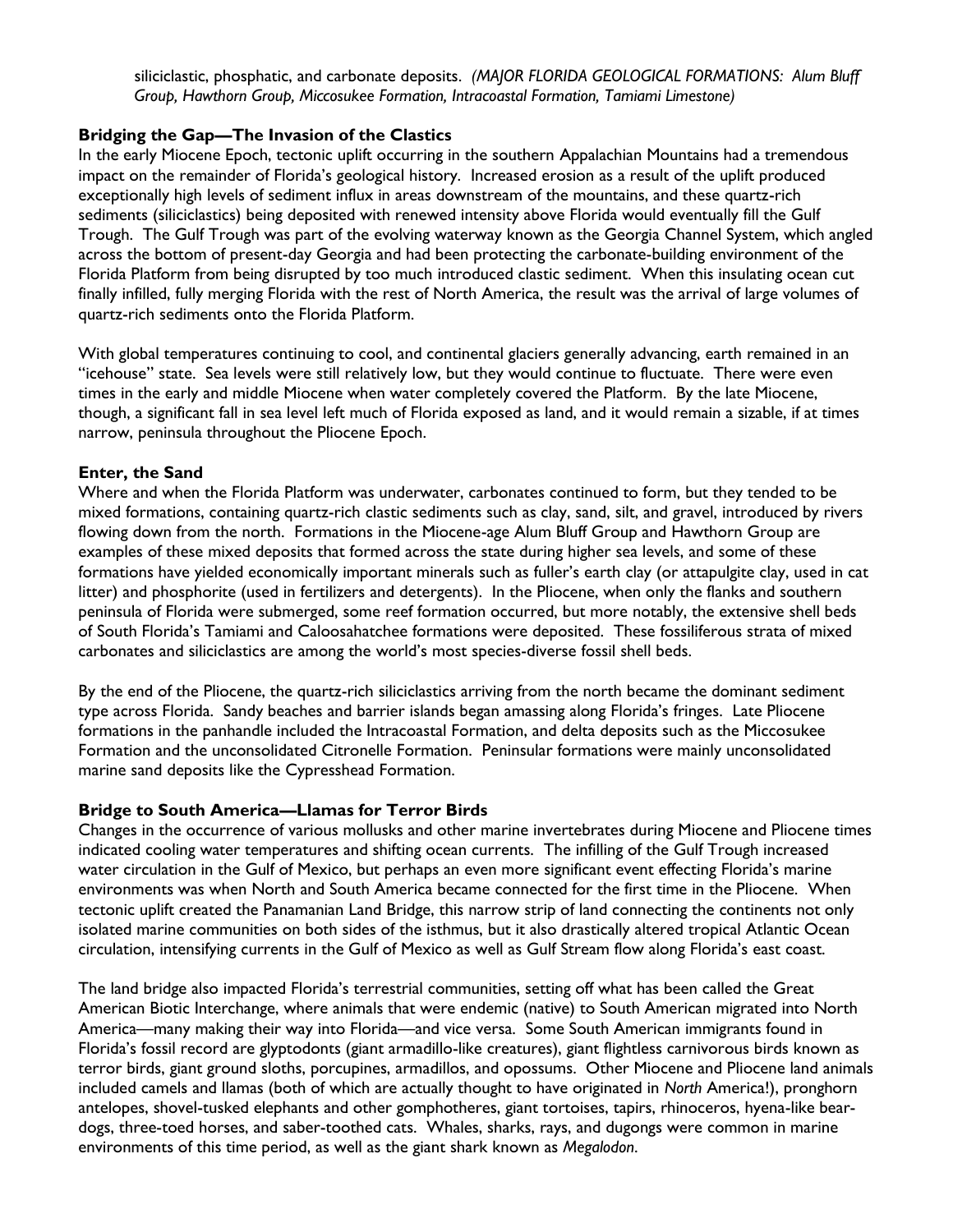#### [**Feature**: *SAND BEACHES*]

The beaches of Florida and its sandy soils are derived from clastic sediments eroded from the Appalachian Mountains. The sediments came down from the north, transported by rivers, and spread across the Florida Platform starting in the Miocene. They were mostly made up of quartz (silicon dioxide, SiO2), so are also called siliciclastics. Beach deposits vary in color depending on their ingredients. Northwest Florida's white sand beaches are made of mostly pure quartz (or silica) sand, while some of the state's southernmost beaches are white because of calcium carbonate derived from limestones. The brownish to grayish sands of the Atlantic coast are a mix of quartz sand and shell fragments, with striking orange sands found from Daytona to Matanzas because of coquina shell fragments that have absorbed iron oxide. The unusual blackish-gray sands of the Venice area beaches on the Gulf Coast are a result of dark fossil fragments intermixed with the quartz grains.

## ICELESS ICE AGE The Pleistocene (2.6 million to 11,700 years ago)

#### GLOBAL CONDITIONS

 Earth enters "The Great Ice Age" of recurrent, periodic, and widespread glaciation, with cooler and drier global climates, and fluctuating sea level that ranges from higher than present to a record low. Huge continental glaciers form across Eurasia and North America and reach their maximum sizes near the end of the Pleistocene.

#### FLORIDA PLATFORM CONDITIONS

 The Florida Platform was never glaciated, but as a result of glacial-interglacial cycles within the larger "ice age," the Florida landmass ranges from a narrow peninsula to nearly twice as large as its present size.

#### FLORIDA BIOTA



Florida is home to a wide array of ice age

mammals such as horses, mastodons, mammoths, saber-toothed cats, bison, wolves, bears, and giant beavers. The Bering Land Bridge is exposed by low sea level, temporarily reconnecting Asia with the Americas and allowing humans to enter North America and Florida.

#### FLORIDA GEOLOGY

 Quartz sand deposition dominates across the state, but shallow marine realms continue to develop limestone formations around reefs, shoals, and shell beds in southern Florida and along the coasts. *(MAJOR FLORIDA GEOLOGICAL FORMATIONS: Anastasia Formation, Miami Limestone, Key Largo Limestone, Fort Thompson Formation)*

#### **Land Booms and Snow in the Forecast**

Though the earth had been in a global "icehouse" state for the past 30 million years since the Oligocene, the Pleistocene Epoch was characterized by a dramatic intensification of these cooler climatic conditions, and is sometimes even called "The Great Ice Age." Average global temperatures became even colder during this time, precipitating substantial advances of continental ice sheets, and as a result global sea levels reached new lows.

In North America, a massive continental glacier stretched from Canada to as far south as present-day Kentucky, and record-setting low sea levels would drain the breadth of the Florida Platform, exposing twice as much land as is uncovered today. Florida itself was never glaciated, but it grew cooler and drier with the rest of the world, developing greater expanses of semiarid savannah amongst thinning woodlands. Smaller patterns of temperature flux—between colder (glacial) and warmer (interglacial) periods—within the larger "ice age" prompted the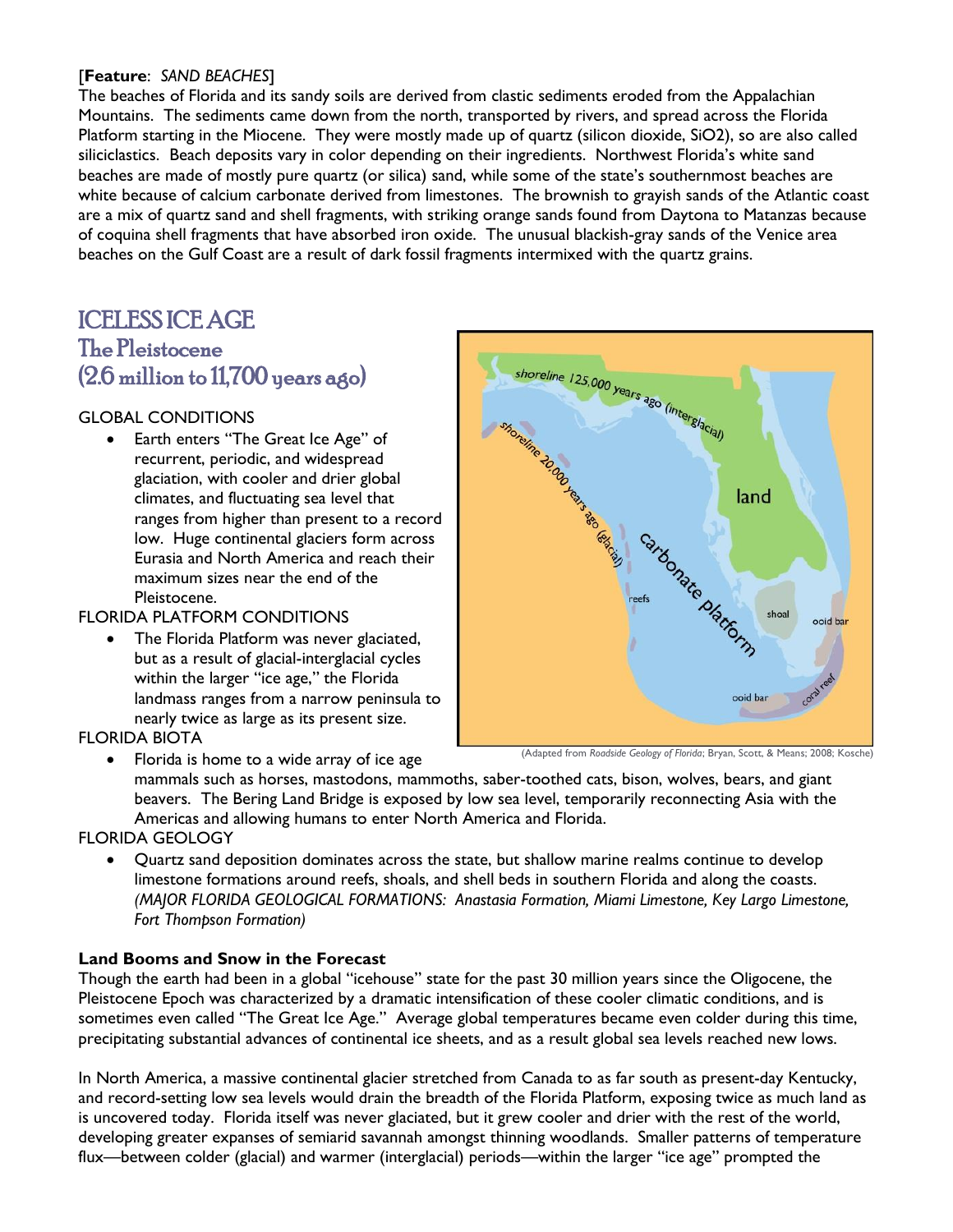periodic advance and retreat of the ice sheets; and sea level, though generally low, fluctuated in response. The extent of sea level variation in the Pleistocene was between almost 100 feet higher than present levels, to nearly 400 feet lower than today's shoreline at the peak of glaciation about 20,000 years ago. These relatively recent, higher than current sea levels demonstrate the potential for modern anthropogenic global warming to submerge the Florida peninsula again.

#### **The Keys, Coquina, and Ever More Sand**

Most of the Florida Platform was still under the influence of the now-dominant, quartz-rich clastic sedimentation patterns established in the Miocene, which brought quartz sand and other imported sediments onto the Platform from the north. Still there were some areas that were conducive to carbonate formation. When sea level was higher during Pleistocene interglacial periods, southernmost Florida was under water, and remained warm enough and protected enough from introduced clastics, to build carbonate rock. The fossilized reef that we know as the upper Florida Keys formed during this time period. Coral reefs, oolitic shoals (made of spherical, egglike, calcium carbonate ooid grains), and deposits of shells and bryozoans all contributed to Florida's Pleistocene-age carbonate formations.

The Fort Thompson Formation, and the Key Largo and Miami limestones, were formed in marine environments across submerged South Florida about 125,000 years ago. The Anastasia Formation, which grades south into the Miami Limestone, was formed from a mixture of coquina shell and sand deposited overtop sections of the submerged Atlantic coast during probably the same high sea level interval. The Anastasia Formation's coquina limestone makes up the underlying spine of the Atlantic Coastal Ridge, a major topographical feature that runs along Florida's east coast. Blocks cut from this formation were used for building construction in Florida's history. St. Augustine's old Spanish fort, the Castillo de San Marcos, is built from Anastasia Formation coquina rock.

#### **Giant Lions, Saber-toothed Cats, and Short-faced Bears, Oh My!**

Fossils recovered from Pleistocene-age deposits in Florida represent a wide range of both terrestrial (land) and aquatic (water) species, but this time period is perhaps best known for its variety of large exotic land mammals, many of which have now become extinct. Some of these unusual "Pleistocene megafauna" were the elephant-like mammoths and mastodons, short-faced bears, bison, antelopes, camels, llamas, horses, dire wolves, giant lions, saber-toothed cats, giant armadillo-like glyptodonts, giant beavers, and giant ground sloths.

Some other remarkable mammals that roamed Florida in the Pleistocene were humans. During the low sea levels resulting from the extensive glaciation of the late Pleistocene, a land connection was created between present-day Russian Siberia and northern Canada. This Bering Land Bridge in combination with an ice-free corridor down western North America, and perhaps progress by boats along the coasts, brought *Homo sapiens* from Asia into the Americas, and eventually to Florida by around 15,000 years ago. These Paleoindian people were huntergatherers, and their artifacts and remains are often found in association with other Ice Age mammals that the human groups utilized for food and resources. At the end of the Pleistocene many of these great Ice Age creatures would become extinct. The exact cause is still debated, but it likely involved a combination of factors including warming Holocene climates, and perhaps human interaction.

[**Features**: *CHERT, CALCITE CRYSTALS, (and ANCIENT MASTODONS OF FLORIDA - separate panel)*] Chert is a variety of very fine-grained (crypto- or micro-crystalline) quartz, which forms when silica from percolating groundwater replaces the calcium carbonate in limestone. Chert fractures like glass, conchoidally, and yields sharp cutting edges, so it was used by Native Americans to make tools and weapons.

Calcite Crystals—Limestone is composed primarily of calcite (CaCO3), a carbonate mineral and the most common form of natural calcium carbonate. Calcite crystals form when dissolved calcite, present in percolating groundwater precipitates out under the right conditions. Calcite can vary in color from white to yellow, orange, and gray, and is found in a variety of different forms in Florida, occurring massively, or needle-like and blockshaped in open cavities or limestone seams. The Fort Drum area is famous for calcite crystals that have formed inside the shells of clams and other mollusks from Pleistocene-age formations. In natural solution caves, like Marianna Caverns, calcite can form stalactites and stalagmites, and rarely anthodites, or "cave flowers."